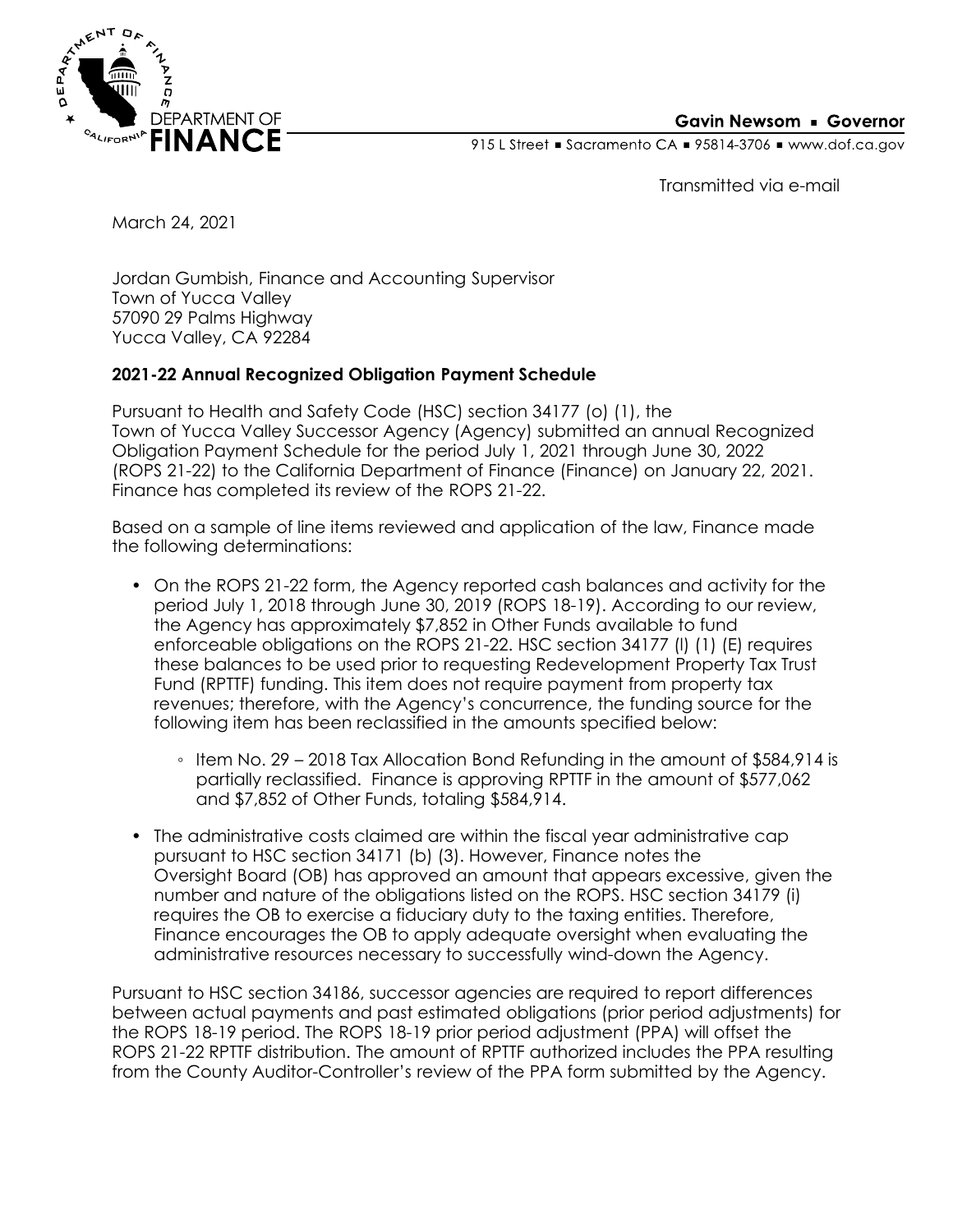Jordan Gumbish March 24, 2021 Page 2

The Agency's maximum approved RPTTF distribution for the reporting period is \$616,307, as summarized in the Approved RPTTF Distribution table (see Attachment).

RPTTF distributions occur biannually, one distribution for the July 1, 2021 through December 31, 2021 period (ROPS A period), and one distribution for the January 1, 2022 through June 30, 2022 period (ROPS B period), based on Finance's approved amounts. Since this determination is for the entire ROPS 21-22 period, the Agency is authorized to receive up to the maximum approved RPTTF through the combined ROPS A and B period distributions.

Except for the adjusted items, Finance does not object to the remaining items listed on the ROPS 21-22. If the Agency disagrees with our determination with respect to any items on the ROPS 21-22, except items which are the subject of litigation disputing our previous or related determinations, the Agency may request a Meet and Confer within five business days of the date of this letter. The Meet and Confer process and guidelines are available on our website:

[http://dof.ca.gov/Programs/Redevelopment/Meet\\_And\\_Confer/](http://dof.ca.gov/Programs/Redevelopment/Meet_And_Confer/) 

The Agency must use the RAD App to complete and submit its Meet and Confer request form.

Absent a Meet and Confer, this is our final determination regarding the obligations listed on the ROPS 21-22. This determination only applies to items when funding was requested for the 12-month period. If a determination by Finance in a previous ROPS is currently the subject of litigation, the item will continue to reflect the determination until the matter is resolved.

The ROPS 21-22 form submitted by the Agency and this determination letter will be posted on our website:

## <http://dof.ca.gov/Programs/Redevelopment/ROPS/>

This determination is effective for the ROPS 21-22 period only and should not be conclusively relied upon for future ROPS periods. All items listed on a future ROPS are subject to Finance's review and may be adjusted even if not adjusted on this ROPS or a preceding ROPS. The only exception is for items that have received a Final and Conclusive determination from Finance pursuant to HSC section 34177.5 (i). Finance's review of Final and Conclusive items is limited to confirming the scheduled payments as required by the obligation.

The amount available from the RPTTF is the same as the amount of property tax increment available prior to the enactment of the redevelopment dissolution law. Therefore, as a practical matter, the ability to fund the items on the ROPS with property tax increment is limited to the amount of funding available to the Agency in the RPTTF.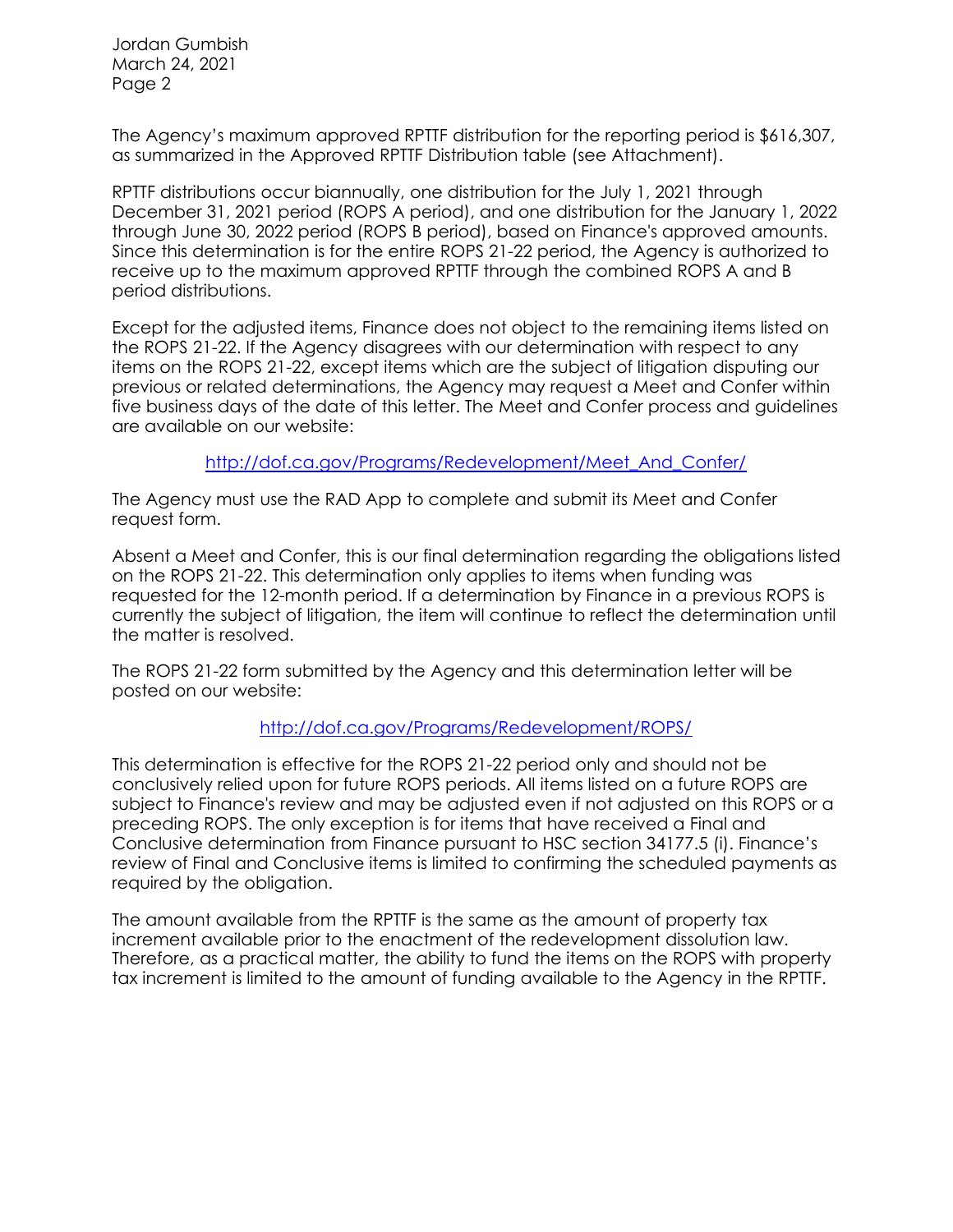Jordan Gumbish March 24, 2021 Page 3

Please direct inquiries to Anna Kyumba, Supervisor, or Michael Barr, Staff, at (916) 322-2985.

Sincerely, A. McCornuel hum

JENNIFER WHITAKER Program Budget Manager

Linda Santillano, Chief Deputy, Property Tax, San Bernardino County cc: Curtis Yakimow, Town Manager, Town of Yucca Valley